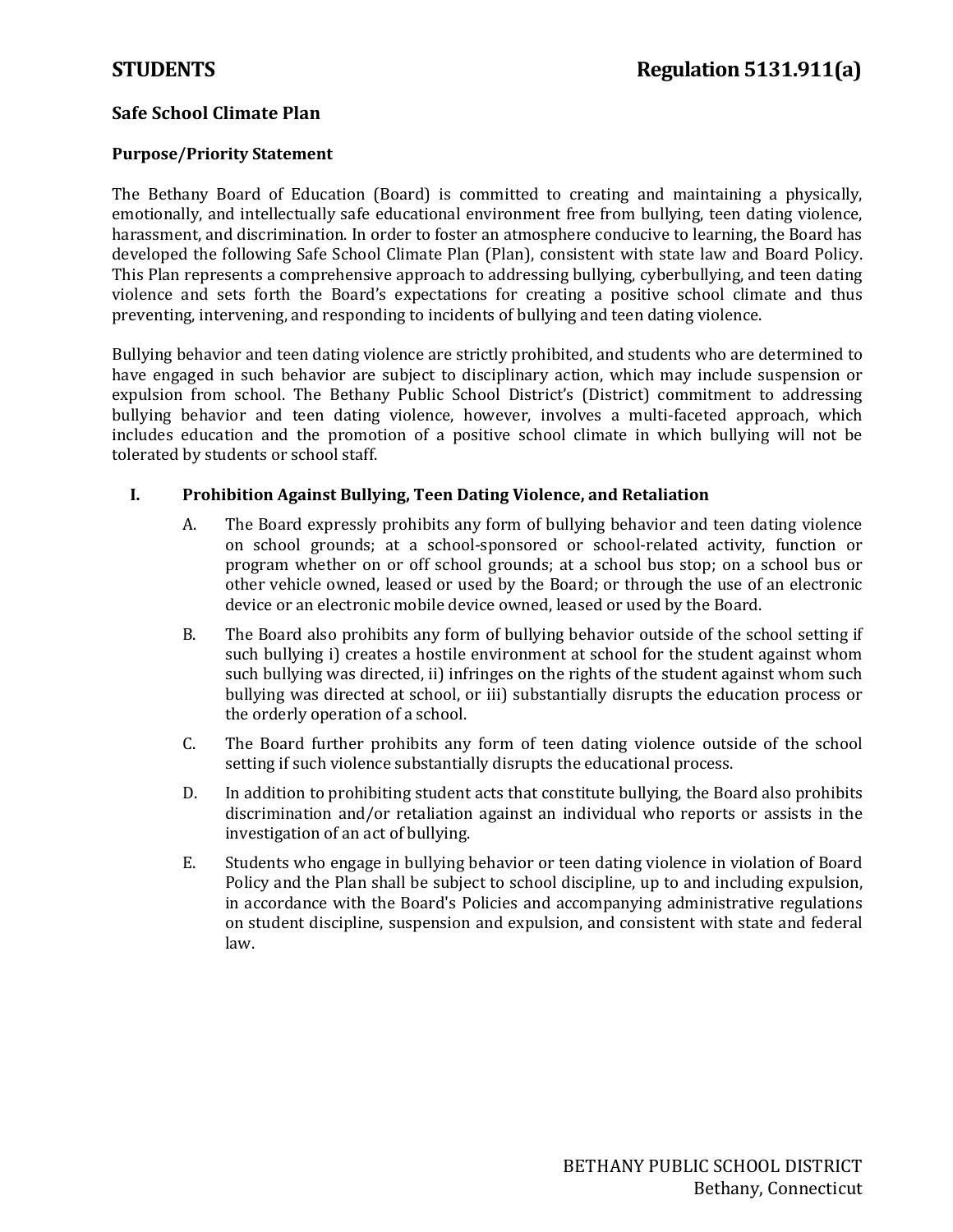### **II. Definitions of Bullying**

- A. **Bullying** means an act that is direct or indirect and severe, persistent, or pervasive, which:
	- 1. causes physical or emotional harm to an individual;
	- 2. places an individual in reasonable fear of physical or emotional harm; or
	- 3. infringes on the rights or opportunities of an individual at school.
- B. Bullying shall include, but not need be limited to, a written, verbal, or electronic communication or physical act or gesture-based on any actual or perceived differentiating characteristics, such as race, color, religion, ancestry, national origin, alienage, gender, sexual orientation, gender identity or expression, socioeconomic status, academic status, physical appearance, or mental, physical, developmental or sensory disability, or by association with an individual or group who has or is perceived to have one (1) or more of such characteristics.

### **III. Other Definitions**

- A. **Cyberbullying** means any act of bullying through the use of the Internet, interactive and digital technologies, cellular mobile telephone or other mobile electronic devices, or any electronic communications.
- B. **Mobile electronic device** means any handheld or other portable electronic equipment capable of providing data communication between two (2) or more individuals, including, but not limited to, a text messaging device, a paging device, a personal digital assistant, a laptop computer, equipment that is capable of playing a video game or a digital video disk, or equipment on which digital images are taken or transmitted.
- C. **Electronic communication** means any transfer of signs, signals, writing, images, sounds, data, or intelligence of any nature transmitted in whole or in part by a wire, radio, electromagnetic, photoelectronic, or photo-optical system.
- D. **Hostile environment** means a situation in which bullying among students is sufficiently severe or pervasive to alter the conditions of the school climate.
- E. **Outside of the school setting** means at a location, activity, or program that is not school-related, or through the use of an electronic device or a mobile electronic device that is not owned, leased, or used by the Board.
- F. **Prevention and intervention strategy** may include, but is not limited to:
	- 1. implementation of positive behavioral interventions and supports process or another evidence-based model approach for safe school climate or for the prevention of bullying identified by the Department of Education;
	- 2. school rules prohibiting bullying, teen dating violence, harassment, and intimidation and establishing appropriate consequences for those who engage in such acts;
	- 3. adequate adult supervision of outdoor areas, hallways, the lunchroom, and other specific areas where bullying is likely to occur;
	- 4. inclusion of grade-appropriate bullying and teen dating violence education and prevention curricula in kindergarten through sixth grade;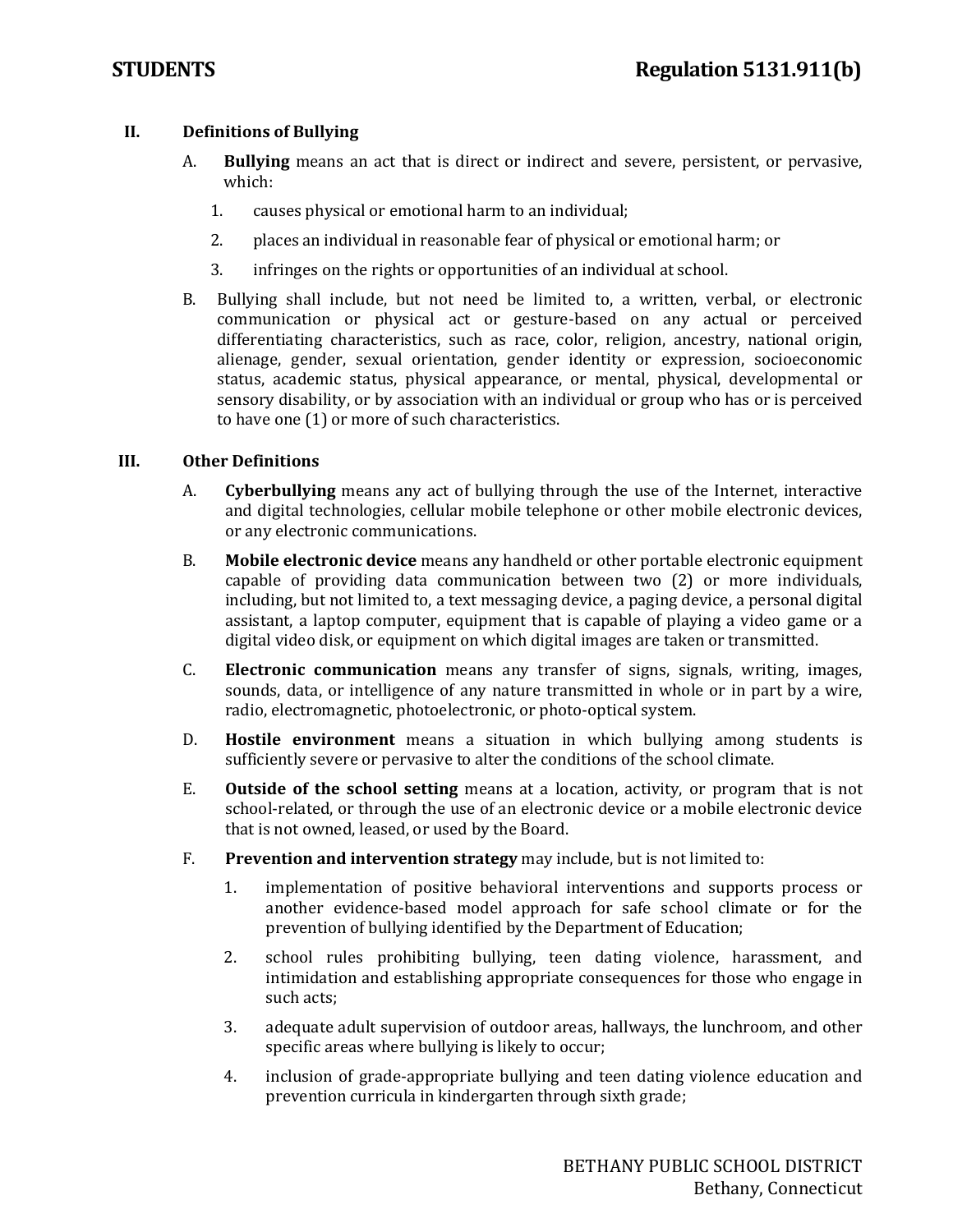- 5. individual interventions with the bully, parents/guardians, and school employees, and interventions with the bullied child, parents/guardians, and school employees;
- 6. school-wide training related to safe school climate;
- 7. student peer training, education, and support;
- 8. promotion of parent/guardian involvement in bullying prevention through individual or team participation in meetings, trainings, and individual interventions; and
- 9. culturally competent school-based curriculum focusing on social-emotional learning, self-awareness, and self-regulation.
- G. **School employee** means 1) a teacher, substitute teacher, school administrator, Superintendent, guidance counselor, school counselor, psychologist, nurse, paraprofessional, substitute paraprofessional or coach employed by the Board; or 2) any other individual who, in the performance of the individual's duties, has regular contact with students and who provides services to or on behalf of students enrolled in the school, pursuant to a contract with the Board.
- H. **School climate** means the quality and character of school life based on patterns of students', parents'/guardians' and school employees' experiences of school life, including but not limited to, norms, goals, values, interpersonal relationships, teaching, and learning practices, and organizational structures.
- I. **School-sponsored activity** shall mean any activity conducted on or off school property (including school buses and other school-related vehicles) that is sponsored, recognized, or authorized by the Board.
- J. **Teen dating violence** means any act of physical, emotional, or sexual abuse, including stalking, harassing, and threatening, that occurs between two (2) students who are currently in or who have recently been in a dating relationship.
- K. **Emotional intelligence** means the ability to 1) perceive, recognize, and understand emotions in oneself or others, 2) use emotions to facilitate cognitive activities, including, but not limited to, reasoning, problem-solving, and interpersonal communications, 3) understand and identify emotions, and 4) manage emotions in oneself and others.
- L. **Positive school climate** means a school climate in which 1) the norms, values, expectations, and beliefs that support feelings of social, emotional, and physical safety are promoted, 2) students, parents, and guardians of students and school employees feel engaged and respected and work together to develop and contribute to a shared school vision, 3) educators model and nurture attitudes that emphasize the benefits and satisfaction gained from learning, and 4) each person feels comfortable contributing to the operation of the school and care of the physical environment of the school.
- M. **Social and emotional learning** means the process through which children and adults achieve emotional intelligence through the competencies of self-awareness, self-management, social awareness, relationship skills, and responsible self-management, social awareness, relationship decision-making.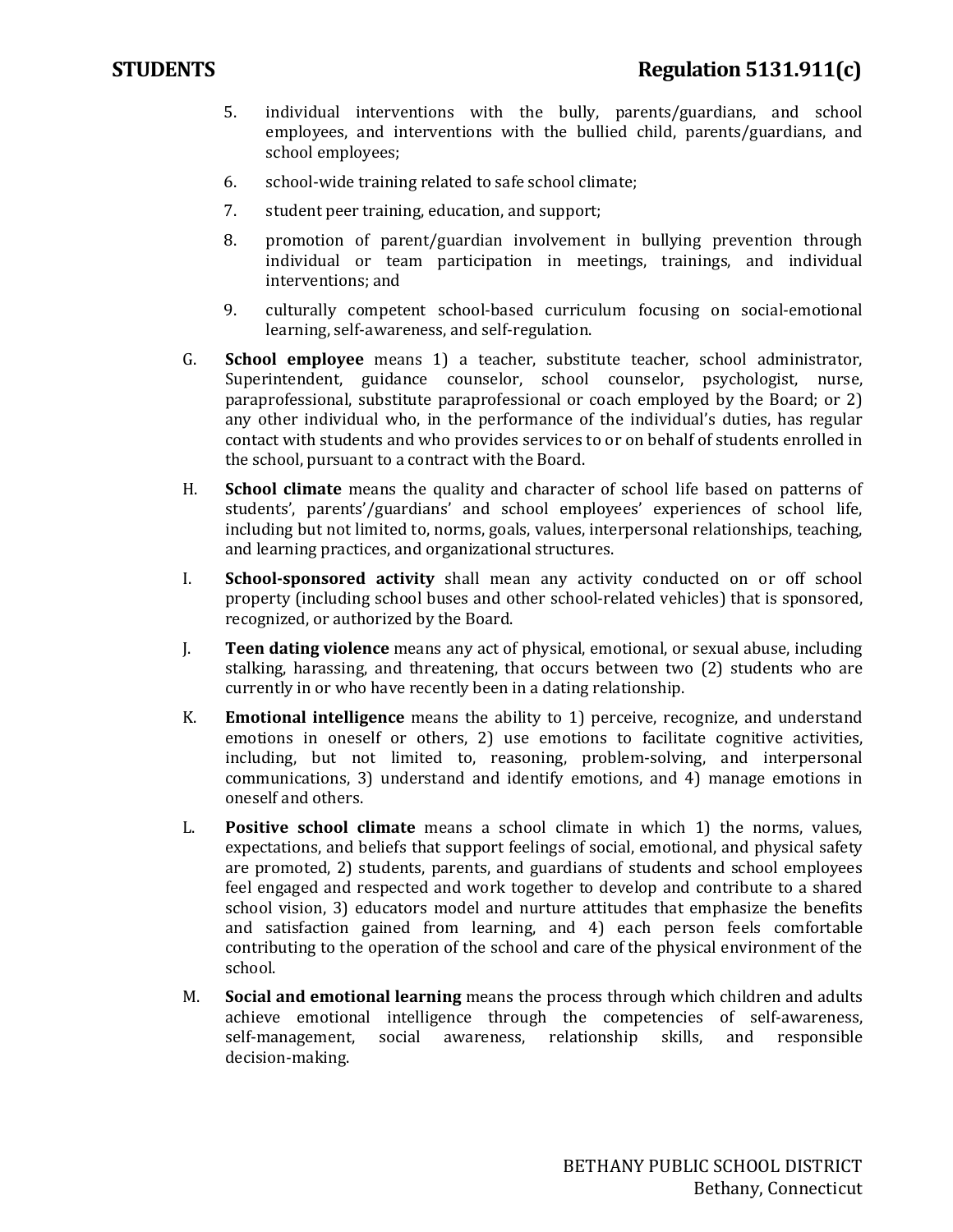### **IV. Leadership and Administrative Responsibilities**

A. Safe School Climate Coordinator

The Superintendent shall appoint, from existing District staff, a District Safe School Climate Coordinator (Coordinator). The Coordinator shall:

- 1. be responsible for implementing the District's Plan;
- 2. collaborate with Safe School Climate Specialists, the Board, and the Superintendent to prevent, identify and respond to bullying in the District;
- 3. provide data and information, in collaboration with the Superintendent, to the Department of Education regarding bullying; and
- 4. meet with Safe School Climate Specialists at least twice during the school year to discuss issues relating to bullying in the District and to make recommendations concerning amendments to the District's Plan.
- B. Safe School Climate Specialist

The Principal or designee shall serve as the Safe School Climate Specialist. The Safe School Climate Specialist shall investigate or supervise the investigation of reported acts of bullying, collect and maintain records of reports and investigations of bullying in the school and act as the primary school official responsible for preventing, identifying, and responding to reports of bullying in the school.

### **V. Development and Review of Safe School Climate Plan**

- A. The Principal shall establish a committee or designate at least one (1) existing committee (Committee) in the school to be responsible for developing and fostering a safe school climate and addressing issues relating to bullying in the school. Such committee shall include
	- 1. at least one (1) parent/guardian of a student enrolled in the school, as appointed by the Principal;
	- 2. school personnel, including but not limited to, at least one (1) teacher selected by the exclusive bargaining representative for certified employees; and
	- 3. medical and mental health personnel assigned to the school.
- B. The Committee shall:
	- 1. receive copies of completed reports following bullying investigations;
	- 2. identify and address patterns of bullying among students in the school;
	- 3. implement the provisions of the school security and safety plan, regarding the collection, evaluation, and reporting of information relating to instances of disturbing or threatening behavior that may not meet the definition of bullying;
	- 4. review and amend school policies relating to bullying;
	- 5. review and make recommendations to the Coordinator regarding the Plan based on issues and experiences specific to the school;
	- 6. educate students, school employees, and parents/guardians on issues relating to bullying;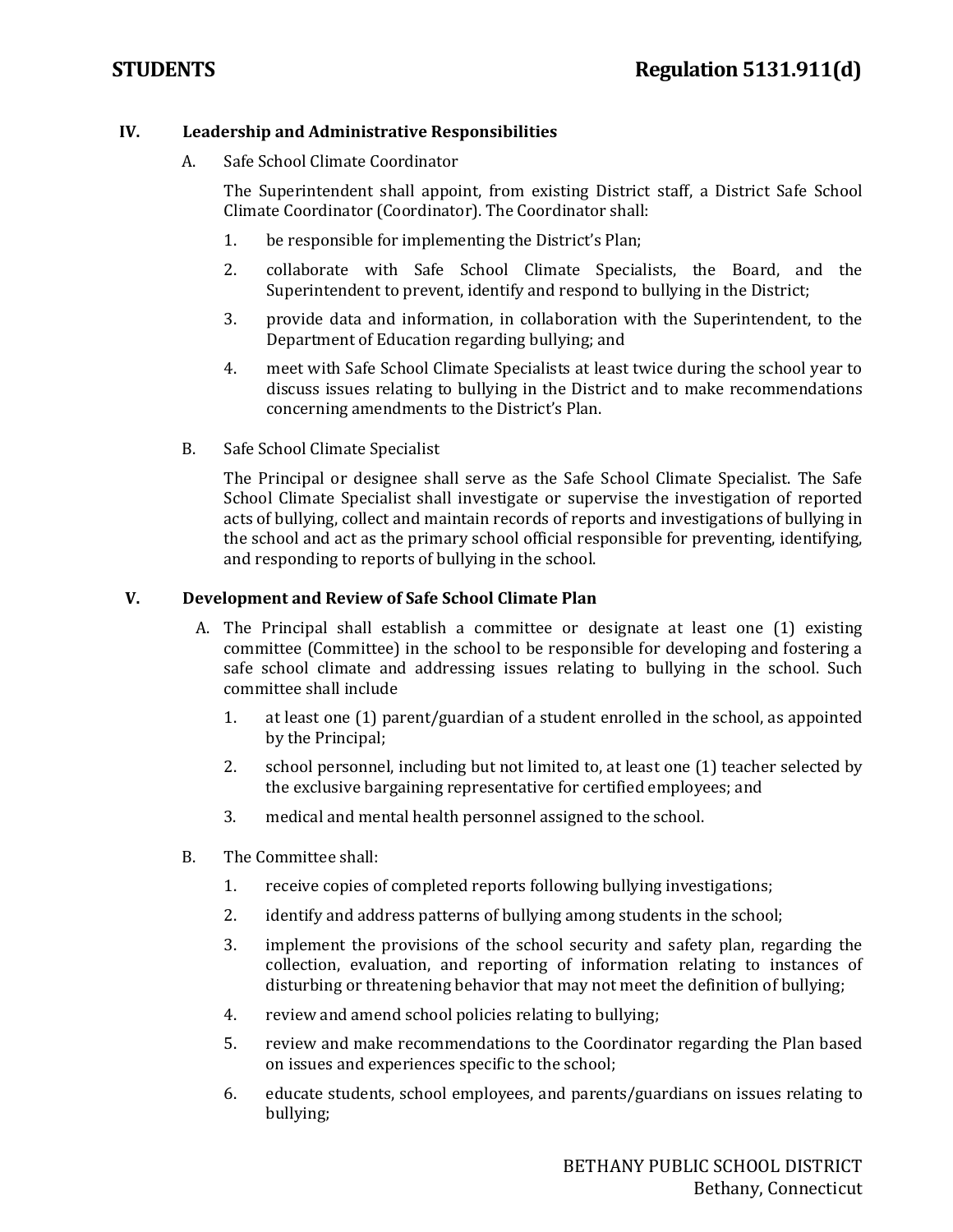- 7. collaborate with the Coordinator in the collection of data regarding bullying; and
- 8. perform any other duties as determined by the Principal that are related to the prevention, identification, and response to school bullying.
- C. Any parent/guardian serving as a member of the Committee shall not participate in any activities which may compromise the confidentiality of any student, including, but not limited to receiving copies of investigation reports, or identifying or addressing patterns of bullying among students in the school.
- D. The Board shall approve the Plan developed pursuant to Board Policy and submit such plan to the Department of Education. Not later than thirty (30) calendar days after approval by the Board, the Board shall make the Plan available on the District's website and ensure that the Plan is included in the District's publication of the rules, procedures, and standards of conduct for schools and in all student handbooks.

### **VI. Procedures for Reporting and Investigating Complaints of Bullying**

- A. Students and parents/guardians may file written reports of bullying. Written reports of bullying shall be reasonably specific as to the basis for the report, including the time and place of the alleged conduct, the number of incidents, the target of the suspected bullying, and the names of potential witnesses. Such reports may be filed with the Safe School Climate Specialist for review and actions consistent with the Plan.
- B. Students may make anonymous reports of bullying to any school employee. Students may also request anonymity when making a report, even if the student's identity is known to the school employee. In cases where a student requests anonymity, the Safe School Climate Specialist or designee shall meet with the student (if the student's identity is known) to review the request for anonymity and discuss the impact that maintaining the anonymity of the complainant may have on the investigation and on any possible remedial action. All anonymous reports shall be reviewed and reasonable action will be taken to address the situation, to the extent such action may be taken that does not disclose the source of the report and is consistent with the due process rights of the student(s) alleged to have committed acts of bullying. No disciplinary action shall be taken solely on the basis of an anonymous report.
- C. School employees who witness acts of bullying or receive reports of bullying shall orally notify the Safe School Climate Specialist or another school administrator if the Safe School Climate Specialist is unavailable, not later than one (1) school day after such school employee witnesses or receives a report of bullying. The school employee shall then file a written report not later than two (2) school days after making such oral report.
- D. The Safe School Climate Specialist shall be responsible for reviewing any anonymous reports of bullying and shall investigate or supervise the investigation of all reports of bullying and ensure that such investigation is completed promptly after receipt of any written reports. The Safe School Climate Specialist shall also be responsible for promptly notifying the parents/guardians of the student alleged to have committed an act or acts of bullying, and the parents or guardians of the student against whom such alleged act or acts were directed, that an investigation has commenced. In order to allow the District to adequately investigate complaints filed by a student or parent/guardian, the parent/guardian of the student suspected of being bullied should be asked to provide consent to permit the release of that student's name in connection with the investigation process, unless the student and/or parent/guardian has requested anonymity.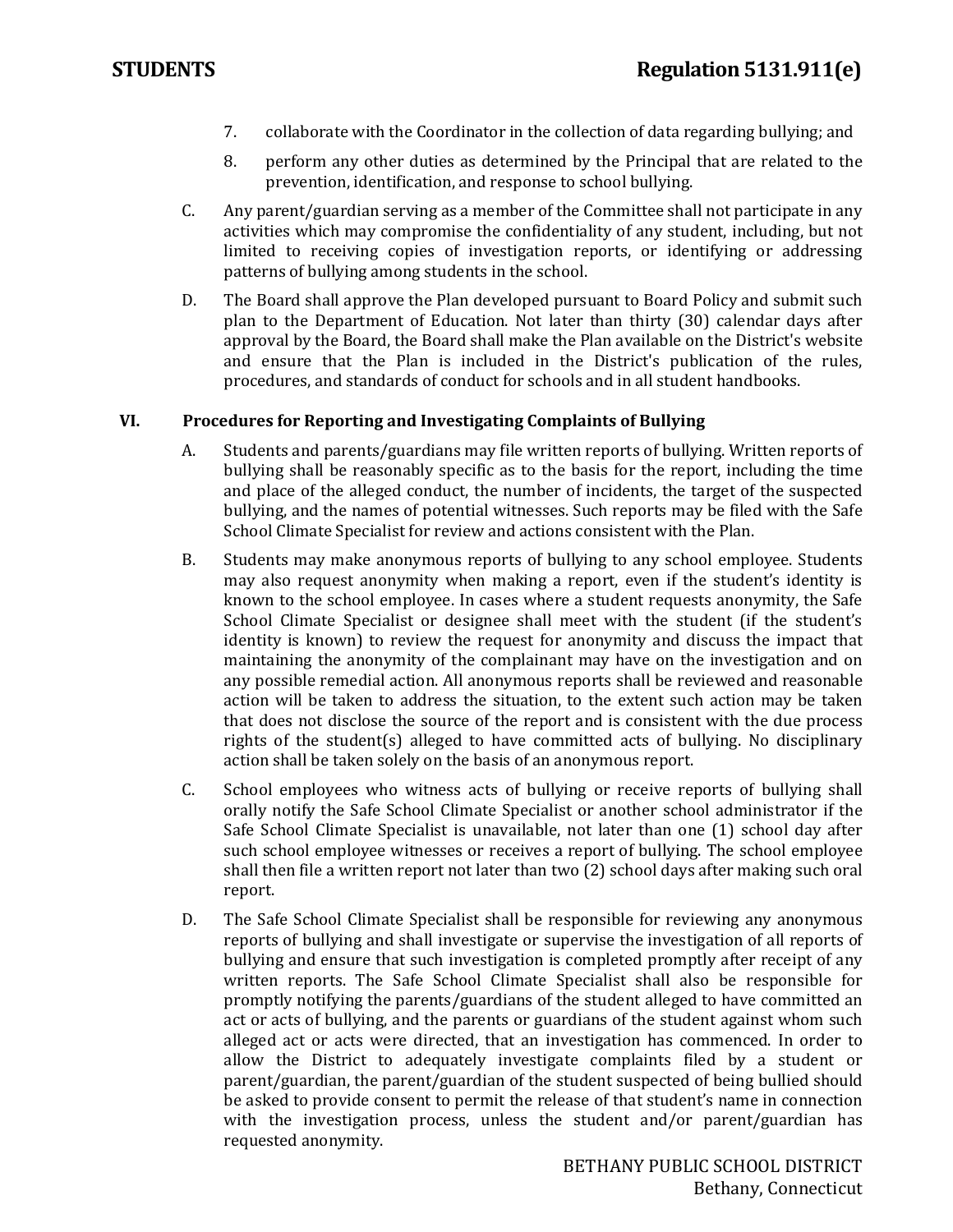E. In investigating reports of bullying, the Safe School Climate Specialist or his/her designee will consider all available information known, including the nature of the allegations and the ages of the students involved. The Safe School Climate Specialist will interview witnesses, as necessary, reminding the alleged perpetrator and other parties that retaliation is strictly prohibited and will result in disciplinary action.

### **VII. Responding to Verified Acts of Bullying**

- A. Following investigation, if acts of bullying are verified, the Safe School Climate Specialist or his/her designee shall notify the parents/guardians of the students against whom such acts were directed as well as the parents/guardians of the students who commit such acts of bullying of the finding **not later than forty-eight (48) hours** after the investigation is completed. This notification shall include a description of the school's response to the acts of bullying; the results of such investigation; and verbally or by electronic mail, if such parents/guardians electronic mail addresses are known, that such parents/guardians may refer to the plain language explanation of the rights and remedies available under Connecticut General Statutes Sections 10-4a and 10-4b once such explanation has been provided to the Board by the Connecticut Social and Emotional Learning and School Climate Advisory Collaborative published on the Internet website of the District. In providing such notification, however, the District will take care to respect the statutory privacy rights of other students, including the perpetrator of such bullying. The specific disciplinary consequences imposed on the perpetrator, or personally identifiable information about a student other than the parent/guardian's own child, may not be disclosed except as provided by law.
- B. In any instance in which bullying is verified, the Safe School Climate Specialist or his/her designee shall invite the parents/guardians of the student against whom such act was directed to a meeting to communicate the measures being taken by the school to ensure the safety of the student/victim and policies and procedures in place to prevent further acts of bullying. The Safe School Climate Specialist or his/her designee shall also invite the parents/guardians of a student who commits any verified act of bullying to a meeting, separate and distinct from the previously described meeting, to discuss specific interventions undertaken by the school to prevent further acts of bullying. The invitation may be made simultaneous with the notification described above in Section VII.A.
- C. If bullying is verified, the Safe School Climate Specialist or his/her designee shall develop a student safety support plan for any student against whom an act of bullying was directed. Such support plan will include safety measures to protect against further acts of bullying.
- D. A specific written intervention plan shall be developed to address repeated incidents of bullying against a single individual or recurrently perpetrated bullying incidents by the same individual. The written intervention plan may include counseling, discipline, and other appropriate remedial actions as determined by the Safe School Climate Specialist or his/her designee, and may also incorporate a student safety support plan, as appropriate.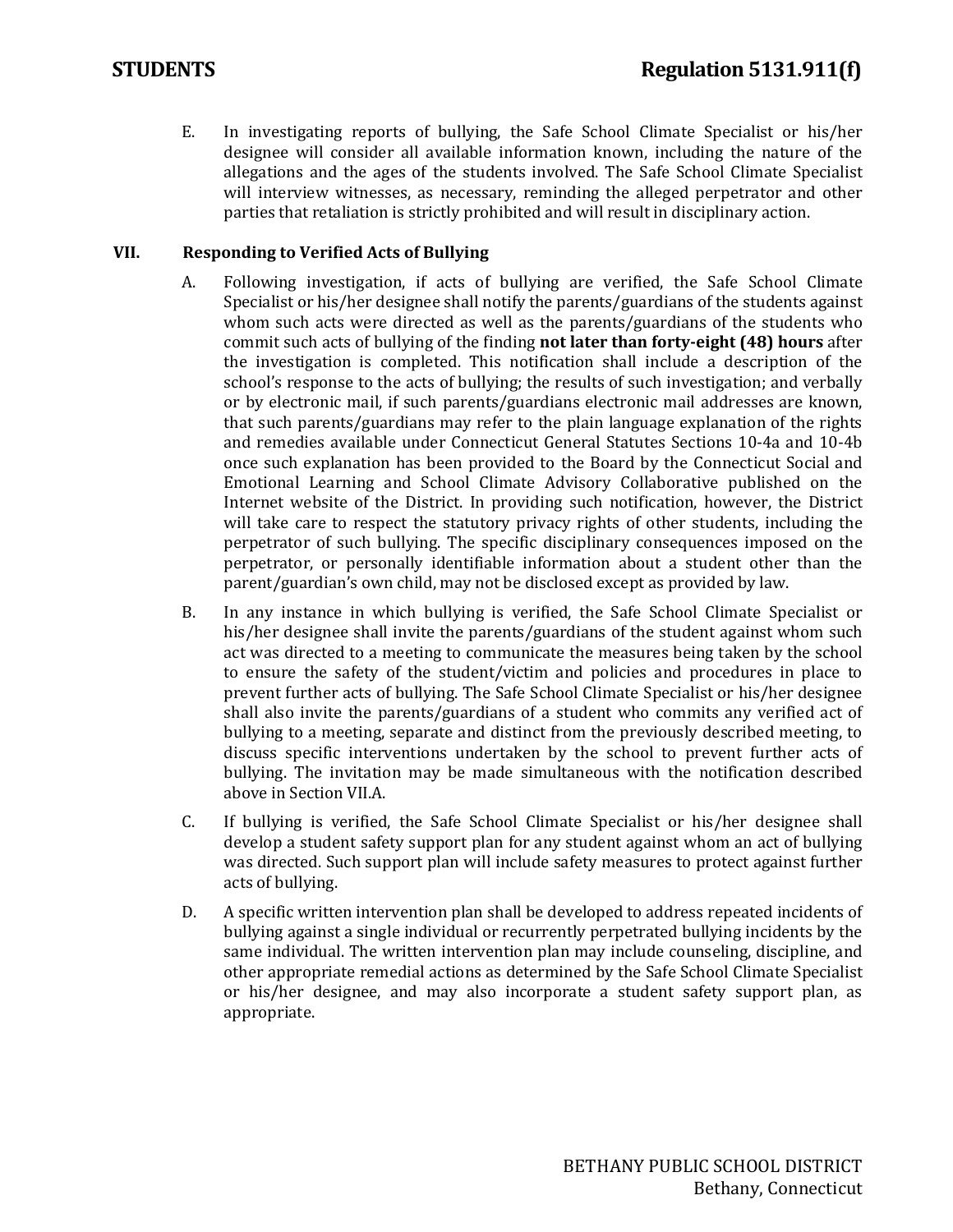E. Notice to Law Enforcement

If the Principal or designee reasonably believes that any act of bullying constitutes a criminal offense, the individual shall notify appropriate law enforcement. Notice shall be consistent with the Board's obligations under state and federal law and Board Policy and accompanying administrative regulations regarding the disclosure of personally identifiable student information. In making this determination, the Principal or designee may consult with other individuals the principal or designee deems appropriate.

F. If a bullying complaint raises a concern about discrimination or harassment on the basis of legally protected classification (such as race, religion, color, national origin, alienage, sex, sexual orientation, age, disability, or gender identity or expression), the Safe School Climate Specialist or his/her designee shall also coordinate any bullying investigation with other appropriate personnel within the District as appropriate (e.g. Title IX Coordinator, Section 504 Coordinator, etc.), so as to ensure that any such bullying investigation complies with the requirements of such policies regarding nondiscrimination.

### **VIII. Teen Dating Violence**

- A. The District strictly prohibits and takes very seriously any instances of, teen dating violence, as defined above. The District recognizes that teen dating violence may take many different forms and may also be considered bullying and/or sexual harassment.
- B. Students and parents/guardians may bring verbal or written complaints regarding teen dating violence to any building administrator. The building administrator shall review and address the complaint, which may include referral of the complaint to the Safe School Climate Specialist and/or Title IX Coordinator.
- C. Prevention and intervention strategies concerning teen dating violence shall be implemented in accordance with Section X below. Discipline, up to and including expulsion, may be imposed against the perpetrator of teen dating violence, whether such conduct occurs on or off-campus, in accordance with Board Policy and consistent with federal and state law.

### **IX. Documentation and Maintenance of Log**

A. The school shall maintain written reports of bullying, along with supporting documentation received and/or created as a result of bullying investigations, consistent with the Board's obligations under state and federal law. Any educational record containing personally identifiable student information pertaining to an individual student shall be maintained in a confidential manner, and shall not be disclosed to third parties without the prior written consent of a parent**/**guardian or eligible student, except as permitted under Board Policy, administrative regulations, and state and federal law.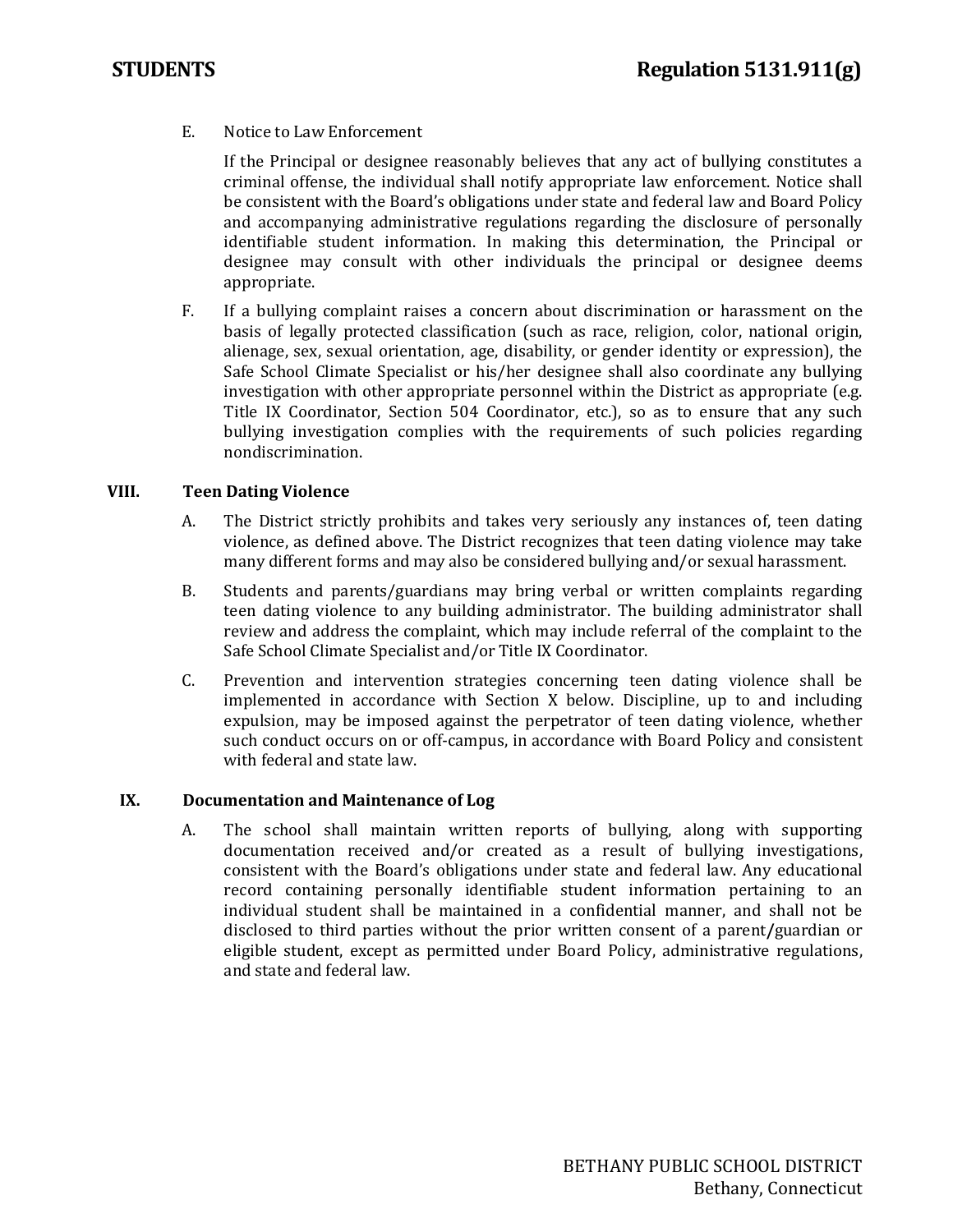- B. The Principal shall maintain a list of the number of verified acts of bullying in the school and this list shall be available for public inspection upon request. Consistent with District obligations under state and federal law regarding student privacy, the log shall not contain any personally identifiable student information, or any information that alone or in combination would allow a reasonable person in the school community to identify the students involved. Accordingly, the log should be limited to basic information such as the number of verified acts, name of school and/or grade level, and relevant date. Given that any determination of bullying involves repeated acts, each investigation that results in a verified act of bullying for that school year shall be tallied as one verified act of bullying unless the specific actions that are the subject of each report involve separate and distinct acts of bullying. The list shall be limited to the number of verified acts of bullying in each school and shall not set out the particulars of each verified act, including, but not limited to any personally identifiable student information, which is confidential information by law.
- C. The Superintendent shall report the number of verified acts of bullying in the school annually to the Department of Education in such manner as prescribed by the Commissioner of Education.

### **X. Other Prevention and Intervention Strategies**

- A. Bullying behavior and teen dating violence can take many forms and can vary dramatically in the nature of the offense and the impact the behavior may have on the victim and other students. Accordingly, there is no one prescribed response to verified acts of bullying or to teen dating violence. While conduct that rises to the level of "bullying" or "teen dating violence," as defined above, will generally warrant traditional disciplinary action against the perpetrator of such bullying or teen dating violence, whether and to what extent to impose disciplinary action (e.g., detention, in-school suspension, suspension or expulsion) is a matter for the professional discretion of the Principal or designee. No disciplinary action may be taken solely on the basis of an anonymous complaint of bullying. As discussed below, the school may also consider appropriate alternatives to traditional disciplinary sanctions, including appropriate alternatives to traditional disciplinary sanctions, including age-appropriate consequences and other restorative or remedial interventions.
- B. A specific written intervention plan shall be developed to address repeated incidents of bullying against a single individual or recurrently perpetrated bullying incidents by the same individual. This plan may include safety provisions, as described above, for students against whom acts of bullying have been verified and may include other interventions such as counseling, discipline, and other appropriate remedial or restorative actions as determined by the responsible administrator.
- C. The following sets forth possible interventions which may also be utilized to enforce the Board's prohibition against bullying and teen dating violence:
	- 1. Non-disciplinary interventions

When verified acts of bullying are identified early and/or when such verified acts of bullying do not reasonably require a disciplinary response, students may be counseled as to the definition of bullying, its prohibition, and their duty to avoid any conduct that could be considered bullying. Students may also be subject to other forms of restorative discipline or remedial actions, appropriate to the age of the students and nature of the behavior.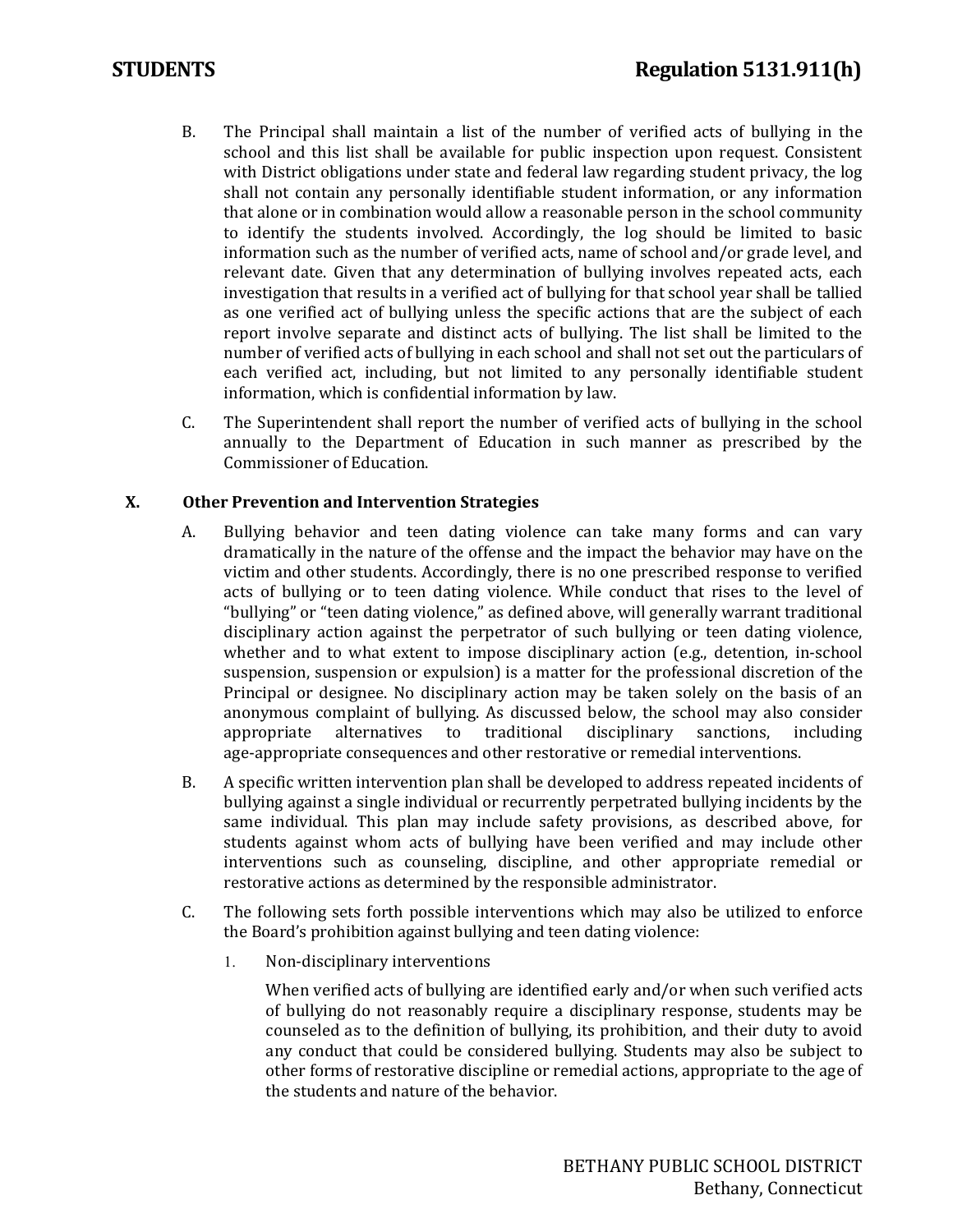If a complaint arises out of a conflict between students or groups of students, peer or other forms of mediation may be considered. Special care, however, is warranted in referring such cases to peer mediation. A power imbalance may make the process intimidating for the victim and therefore inappropriate. In such cases, the victim should be given additional support. Alternatively, peer mediation may be deemed inappropriate to address the concern.

When an act or acts of teen dating violence are identified, the students involved may be counseled as to the seriousness of the conduct, the prohibition of teen dating violence, and their duty to avoid any such conduct. Students may also be subject to other forms of restorative discipline or remedial actions, appropriate to the age of the students and nature of the behavior.

2. Disciplinary interventions

When acts of bullying are verified or teen dating violence occurs, and a disciplinary response is warranted, students are subject to the full range of disciplinary consequences. Anonymous complaints of bullying, however, shall not be the basis for disciplinary action.

In-school suspension and suspension may be imposed only after informing the accused perpetrator of the reasons for the proposed suspension and giving the student an opportunity to explain the situation, in accordance with the Board's Student Discipline Policy and accompanying administrative regulations.

Expulsion may be imposed only after a hearing before the Board, a committee of the Board, or an impartial hearing officer designated by the Board in accordance with the Board's Student Discipline Policy and accompanying administrative regulations. This consequence shall normally be reserved for serious incidents of bullying and teen dating violence, and/or when past interventions have not been successful in eliminating bullying behavior.

3. Interventions for bullied students and victims of teen dating violence

The Principal or his/her designee shall intervene in order to address incidents of bullying or teen dating violence against a single individual. Intervention strategies for a bullied student or victim of teen dating violence may include the following:

- a. referral to a school counselor, psychologist, or other appropriate social or mental health service;
- b. increased supervision and monitoring of student to observe and intervene in bullying situations or instances of teen dating violence;
- c. encouragement of student to seek help when victimized or witnessing victimization;
- d. peer mediation or other forms of mediation, where appropriate;
- e. student safety support plan; and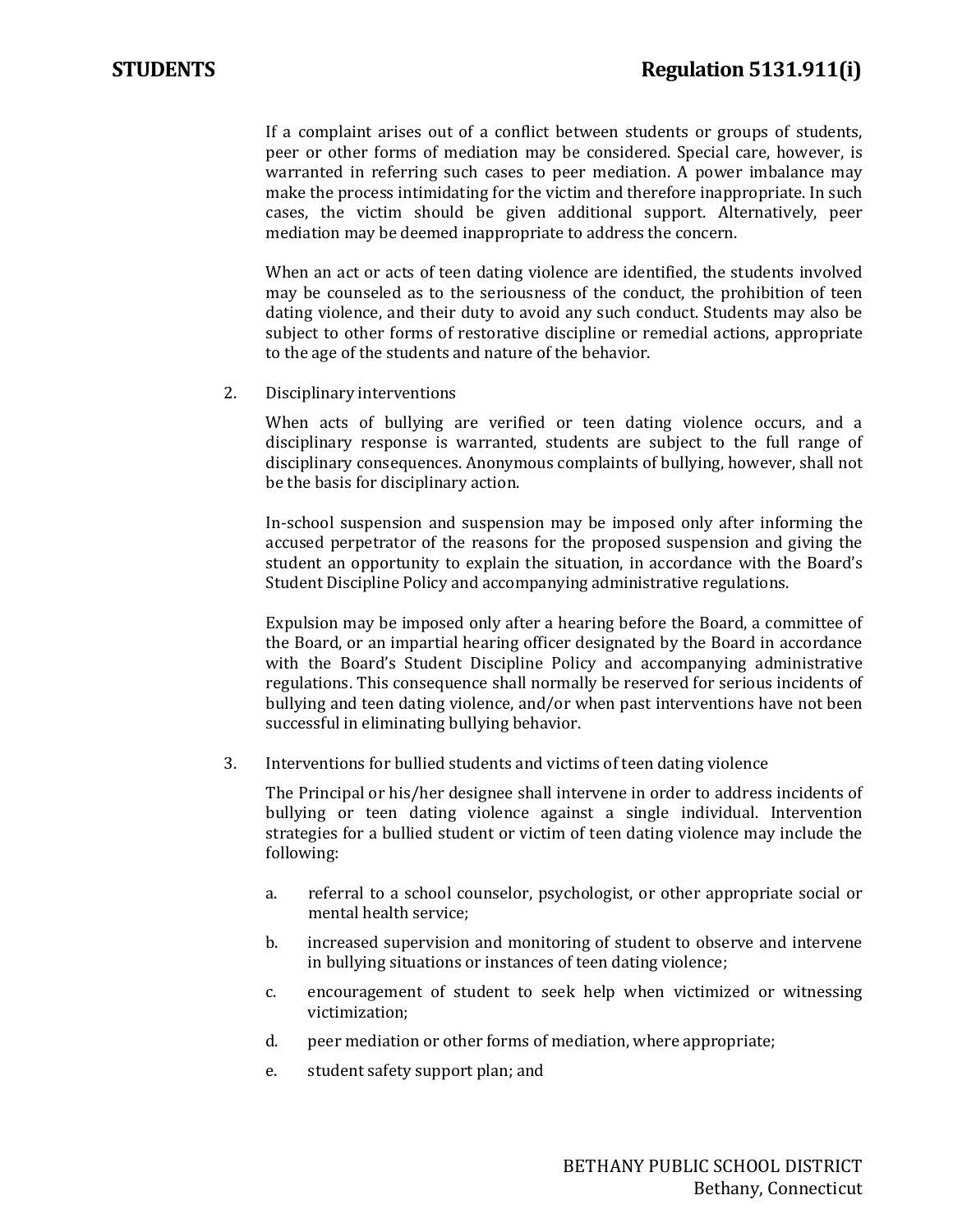- f. restitution and/or restorative interventions; and
- g. periodic follow-up by the Safe School Climate Specialist and/or Title IX Coordinator with the bullied student or victim of teen dating violence.
- 4. General prevention and intervention strategies

In addition to the prompt investigation of complaints of bullying and direct intervention when acts of bullying are verified, other District actions may ameliorate potential problems with bullying in school or at school-sponsored activities. Additional District actions may also ameliorate potential problems with teen dating violence. While no specific action is required, and school needs for specific prevention and intervention strategies may vary from time to time, the following list of potential prevention and intervention strategies shall serve as a resource for administrators, teachers, and other professional employees in each school. Such prevention and intervention strategies may include, but are not limited to:

- a. School rules prohibiting bullying, teen dating violence, harassment, and intimidation and establishing appropriate consequences for those who engage in such acts.
- b. Adequate adult supervision of outdoor areas, hallways, the lunchroom, and other specific areas where bullying or teen dating violence are likely to occur.
- c. Inclusion of grade-appropriate bullying and teen dating violence education and prevention curricula in kindergarten through grade six (6), which may include instruction regarding building safe and positive school communities including developing healthy relationships and preventing dating violence as deemed appropriate for older students.
- d. Individual interventions with the perpetrator, parents/guardians, and school employees, and interventions with the bullied student, parents/guardians, and school employees.
- e. School-wide training related to safe school climate, which training may include Title IX/ sex discrimination/sexual harassment prevention training, Section 504/ADA training, cultural diversity/multicultural education, or other training in federal and state civil rights legislation or other topics relevant to safe school climate.
- f. Student peer training, education, and support.
- g. Promotion of parent/guardian involvement in bullying prevention through individual or team participation in meetings, trainings, and individual interventions.
- h. Implementation of positive behavioral interventions and supports process or another evidence-based model approach for safe school climate or for the prevention of bullying and teen dating violence, including any such program identified by the Department of Education.
- i. Respectful responses to bullying and teen dating violence concerns raised by students, parents/guardians, or staff.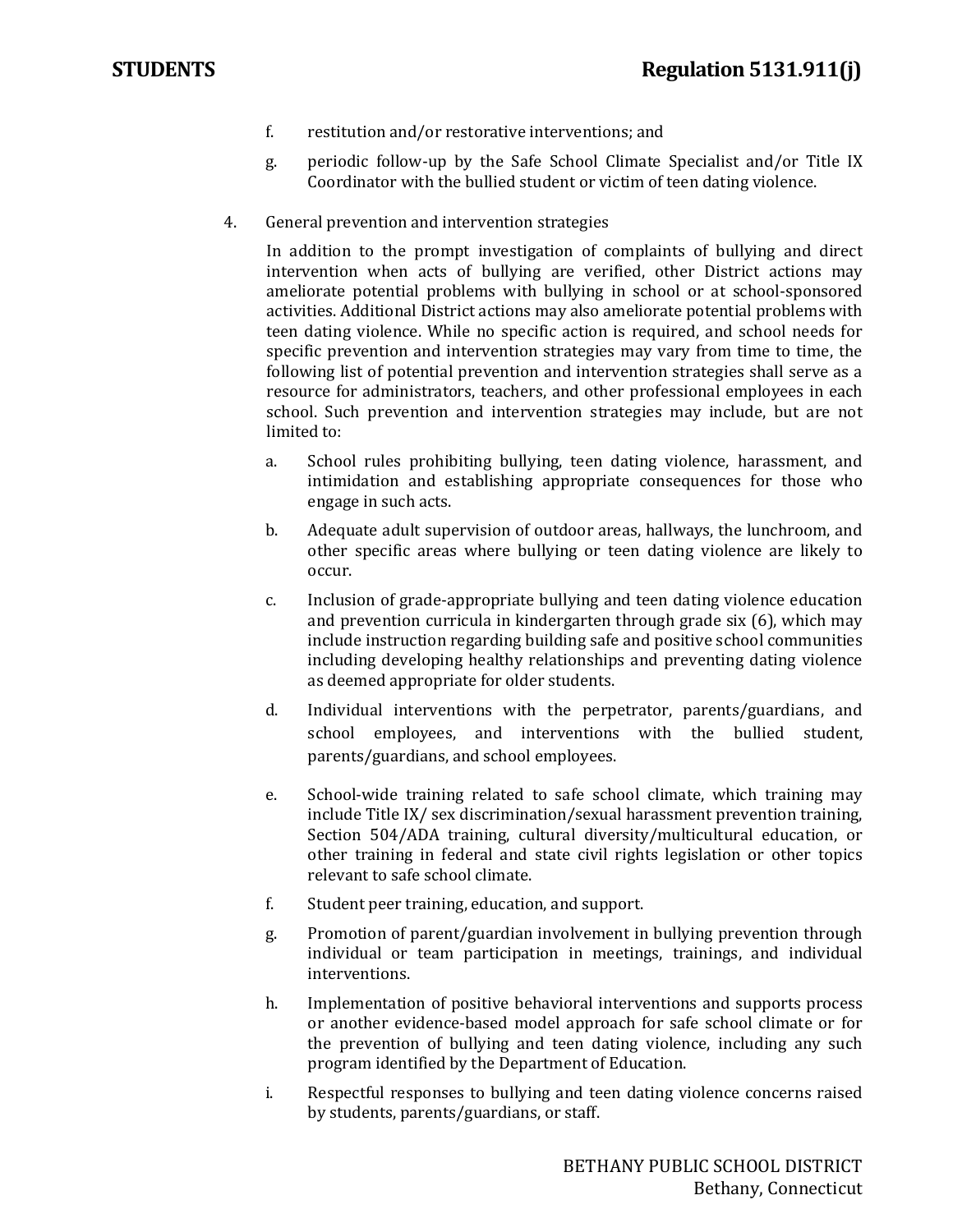- j. Planned professional development programs addressing prevention and intervention strategies, which training may include school violence prevention, conflict resolution, and prevention of bullying and teen dating violence, with a focus on evidence-based practices concerning same.
- k. Use of peers to help ameliorate the plight of victims and include them in group activities.
- l. Avoidance of sex-role stereotyping.
- m. Continuing awareness and involvement on the part of school employees and parents with regards to prevention and intervention strategies.
- n. Modeling by teachers of positive, respectful, and supportive behavior toward students.
- o. Creating a school atmosphere of team spirit and collaboration that promotes appropriate social behavior by students in support of others.
- p. Employing classroom strategies that instruct students how to work together in a collaborative and supportive atmosphere.
- q. Culturally competent school-based curriculum focusing on social-emotional learning, self-awareness, and self-regulation.
- D. In addition to prevention and intervention strategies, administrators, teachers, and other professional employees may find opportunities to educate students about bullying and help eliminate bullying behavior through class discussions, counseling, and reinforcement of socially appropriate behavior. Administrators, teachers, and other professional employees should intervene promptly whenever they observe mean-spirited student conduct, even if such conduct does not meet the formal definition of "bullying."
- E. Funding for the school-based bullying intervention and school climate improvement strategy may originate from public, private, federal, or philanthropic sources.

### **XI. Improving School Climate**

The Board is committed to fostering a positive school climate in alignment with school improvement plans, school climate assessments, and the School Safety Plan.

### **XII. Annual Notice and Training**

- A. Students and parents/guardians of students shall be notified annually of the process by which students may make reports of bullying.
- B. The Board shall provide for the inclusion of language in student codes of conduct concerning bullying.
- C. At the beginning of each school year, the school shall provide all school employees with a written or electronic copy of the District's Plan and require that all school employees annually complete training on the identification, prevention, and response to bullying as required by law.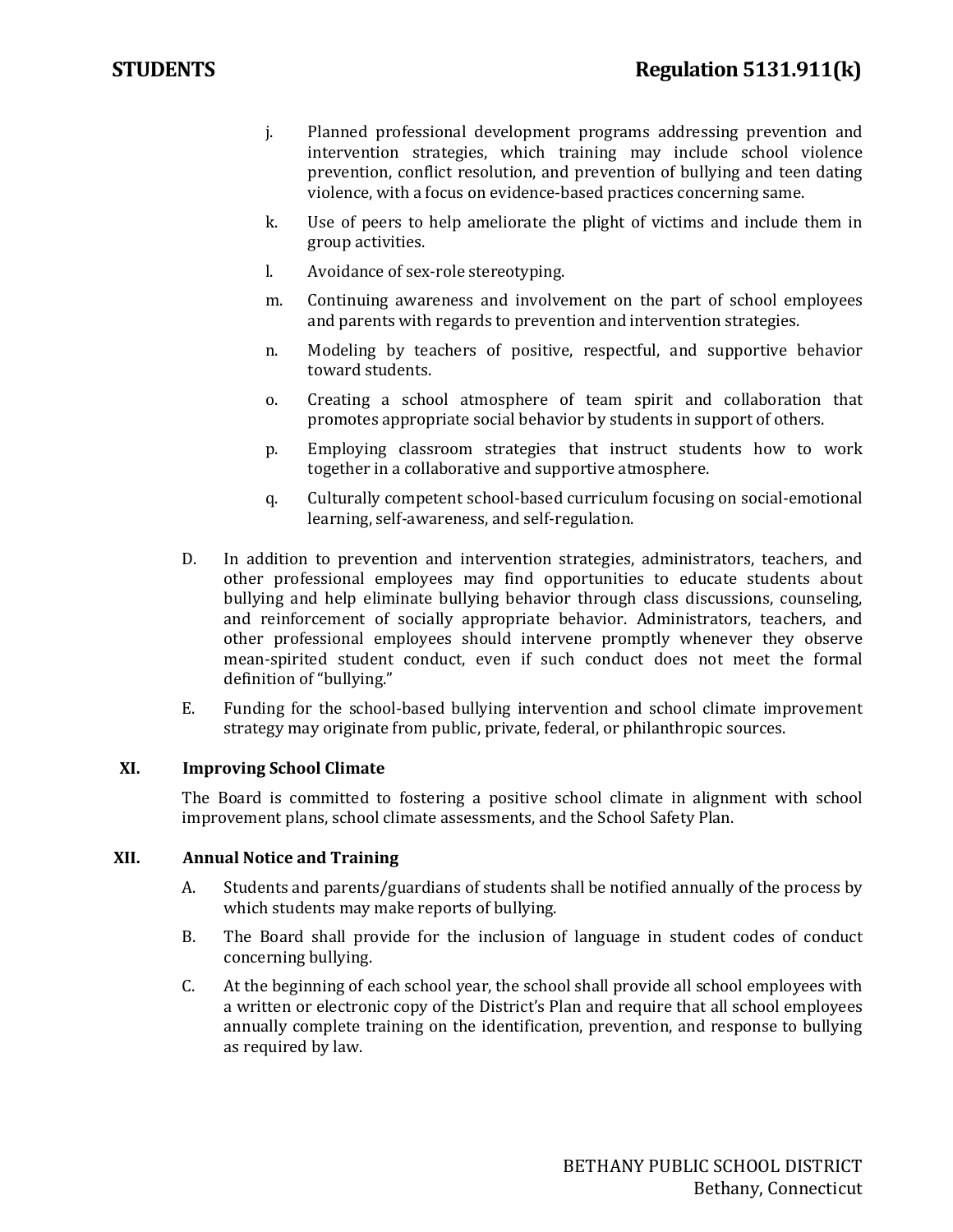- D. As required by state law, the District, after consulting with the Connecticut State Department of Education (CSDE), the Social and Emotional Learning, and School Climate Advisory Collaborative, shall also provide on its website training materials to school administrators regarding the prevention of and intervention in discrimination against and targeted harassment of students based on such students' 1) actual or perceived differentiating characteristics, such as race, color, religion, ancestry, national origin, alienage, gender, sexual orientation, gender identity or expression, socioeconomic status, academic status, physical appearance or mental, physical, developmental or sensory disability, or 2) association with individuals or groups who have or are perceived to have one or more of such characteristics.
- E. Any person appointed by the District to serve as District Safe School Climate Coordinator shall complete mental health and first aid training offered by the Commissioner of Mental Health and Addiction Services.

### **XIII. School Climate Assessments**

Biennially, the Board shall require the school to complete an assessment using the school climate assessment instruments, including surveys, approved and disseminated by the CSDE. The Board shall collect the school climate assessments for the school and submit such assessments to the CSDE.

| Legal References: |                            | Connecticut General Statutes § 10-222d                                                                  |  |  |  |
|-------------------|----------------------------|---------------------------------------------------------------------------------------------------------|--|--|--|
|                   |                            | Connecticut General Statutes § 10-222g                                                                  |  |  |  |
|                   |                            | Connecticut General Statutes § 10-222h                                                                  |  |  |  |
|                   |                            | Connecticut General Statutes § 10-222j                                                                  |  |  |  |
|                   |                            | Connecticut General Statutes § 10-222k                                                                  |  |  |  |
|                   |                            | Connecticut General Statutes § 10-2221                                                                  |  |  |  |
|                   |                            | Connecticut General Statutes § 10-222q                                                                  |  |  |  |
|                   |                            | Connecticut General Statutes § 10-222r                                                                  |  |  |  |
|                   |                            | Connecticut General Statutes §§ 10-233a through 10-233f                                                 |  |  |  |
|                   | 2008-2009 (March 16, 2009) | Connecticut State Department of Education Circular Letter C-8, Series                                   |  |  |  |
|                   |                            | Connecticut State Department of Education Circular Letter C-3, Series<br>2011-2012 (September 12, 2011) |  |  |  |
|                   | 2014-2015 (July 14, 2014)  | Connecticut State Department of Education Circular Letter C-2, Series                                   |  |  |  |
|                   | 2018-2019 (July 12, 2018)  | Connecticut State Department of Education Circular Letter C-1 , Series                                  |  |  |  |
|                   | 2019-2020 (July 16, 2019)  | Connecticut State Department of Education Circular Letter C-1, Series                                   |  |  |  |
|                   | Public Act 19-166          |                                                                                                         |  |  |  |
|                   | Public Act 21-95           |                                                                                                         |  |  |  |
|                   |                            |                                                                                                         |  |  |  |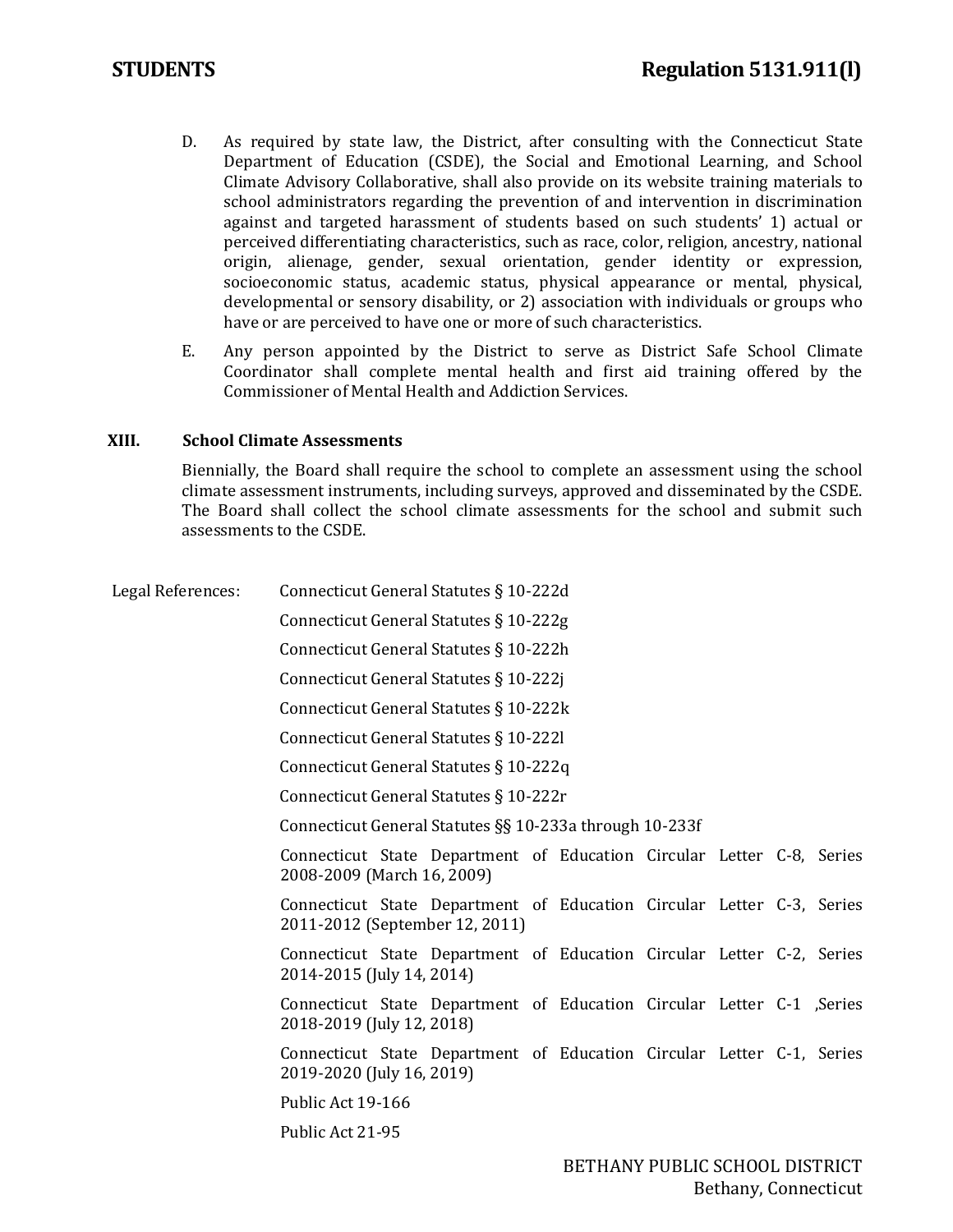| Regulation approved: October 9, 2002 |                   |
|--------------------------------------|-------------------|
| Regulation revised:                  | January 14, 2009  |
| Regulation revised:                  | December 14, 2011 |
| Regulation revised:                  | May 13, 2015      |
| Regulation revised:                  | May 5, 2016       |
| Regulation revised:                  | October 6, 2016   |
| Regulation revised:                  | November 15, 2019 |
| Regulation revised:                  | October 1, 2021   |
|                                      |                   |

Source: Shipman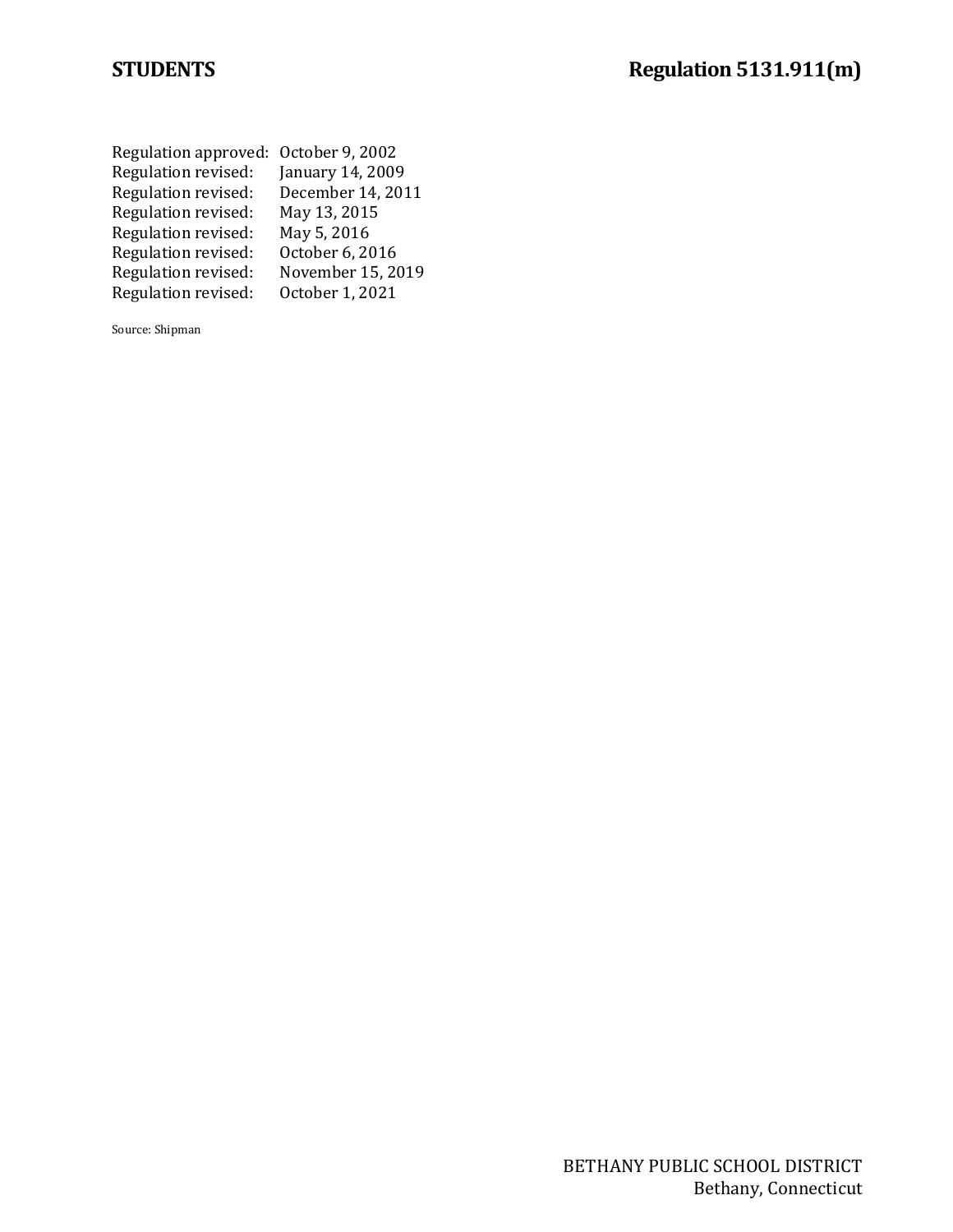# Report of Suspected Bullying Behaviors or Teen Dating Violence<br>(School Employees Should File with the School Principal) (Parents and Students May File with the School Principal or Any Other School Employee)

| Name of Person Completing Report:                                       | <u> 1989 - Johann John Stein, market fan it ferstjer fan it ferstjer fan it ferstjer fan it ferstjer fan it fers</u>                                                                                        |
|-------------------------------------------------------------------------|-------------------------------------------------------------------------------------------------------------------------------------------------------------------------------------------------------------|
| Date:                                                                   |                                                                                                                                                                                                             |
| Target(s) of Behaviors/Violence:                                        | the control of the control of the control of the control of the control of                                                                                                                                  |
| Relationship of Reporter to Target (self, parent, teacher, peer, etc.): |                                                                                                                                                                                                             |
|                                                                         |                                                                                                                                                                                                             |
|                                                                         |                                                                                                                                                                                                             |
| $Location(s)$ :                                                         | Time:                                                                                                                                                                                                       |
| times, and places.                                                      | Describe the basis for your report. Include information about the incident, participants, background to<br>the incident, and any attempts you have made to resolve the problem. Please note relevant dates, |
|                                                                         |                                                                                                                                                                                                             |
|                                                                         |                                                                                                                                                                                                             |
|                                                                         |                                                                                                                                                                                                             |
|                                                                         |                                                                                                                                                                                                             |
|                                                                         |                                                                                                                                                                                                             |
|                                                                         |                                                                                                                                                                                                             |
|                                                                         |                                                                                                                                                                                                             |
|                                                                         |                                                                                                                                                                                                             |
|                                                                         |                                                                                                                                                                                                             |
|                                                                         |                                                                                                                                                                                                             |
|                                                                         |                                                                                                                                                                                                             |
|                                                                         |                                                                                                                                                                                                             |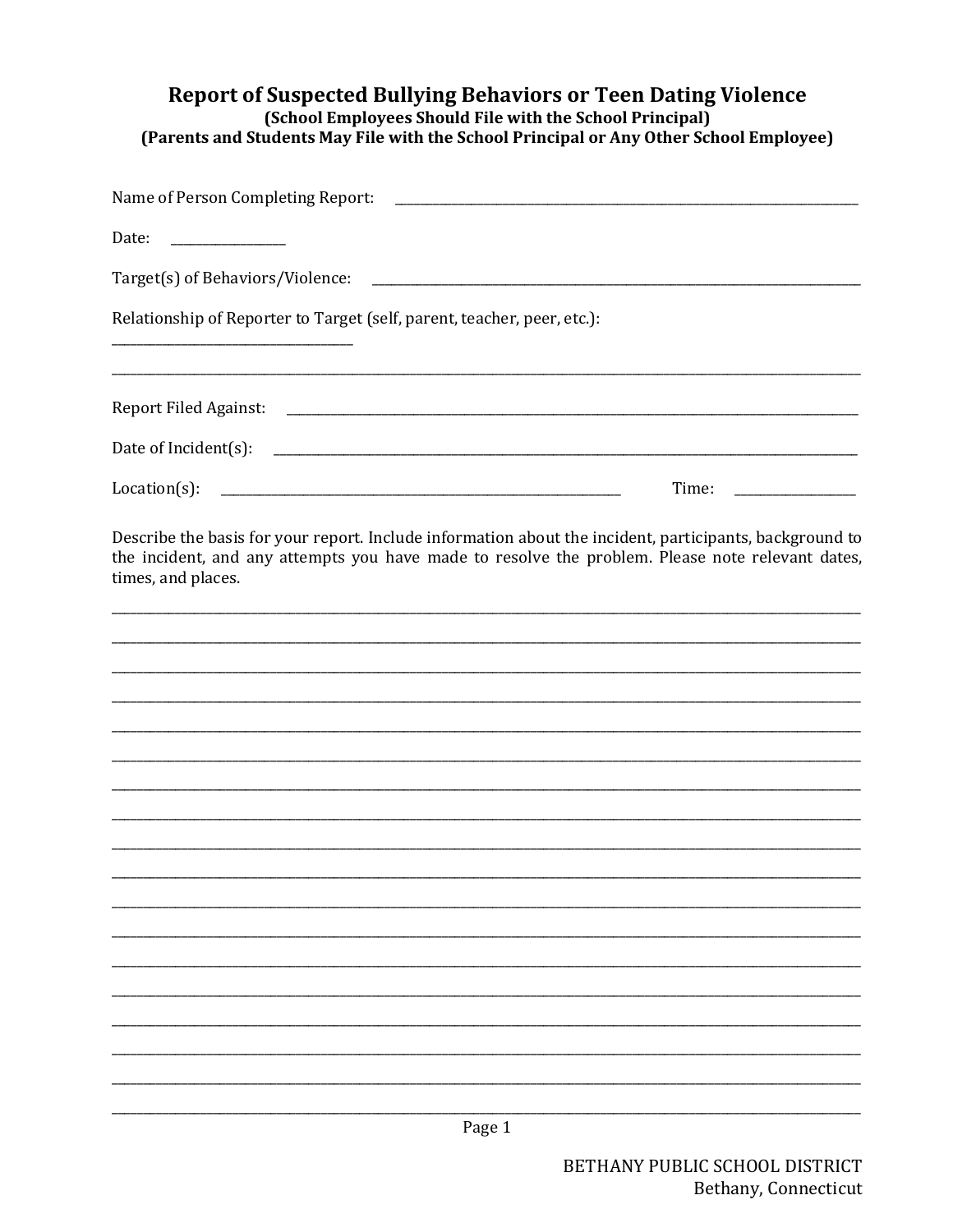Indicate if there are witnesses who can provide more information regarding your report. If the witnesses are not school district staff or students, please provide contact information.

| Name                                                 | Address                                                                                                  |             | Telephone Number               |
|------------------------------------------------------|----------------------------------------------------------------------------------------------------------|-------------|--------------------------------|
|                                                      |                                                                                                          |             |                                |
| Have there been previous incidents (circle one)?     |                                                                                                          | Yes         | No                             |
| $date(s)$ and the location(s):                       | If "yes", please describe the behavior of concern or the violence that occurred; include the approximate |             |                                |
|                                                      |                                                                                                          |             |                                |
|                                                      | Were these incidents reported to school employees (circle one)                                           | Yes         | N <sub>0</sub>                 |
| If "Yes", to who was it reported and when?           |                                                                                                          |             |                                |
| Was the report verbal or written?                    |                                                                                                          |             |                                |
| Proposed Solution:                                   |                                                                                                          |             |                                |
| possible.                                            | Indicate your opinion on how this problem might be resolved in the school setting. Be as specific as     |             |                                |
|                                                      |                                                                                                          |             |                                |
|                                                      | I certify that the above information and events are accurately depicted to the best of my knowledge.     |             |                                |
| <b>Signature of Reporter</b>                         | Date Submitted                                                                                           | Received By | Date Received                  |
| Regulation 5131.911 - Form A - Approved May 13, 2015 | Page 2                                                                                                   |             |                                |
|                                                      |                                                                                                          |             | BETHANY PUBLIC SCHOOL DISTRICT |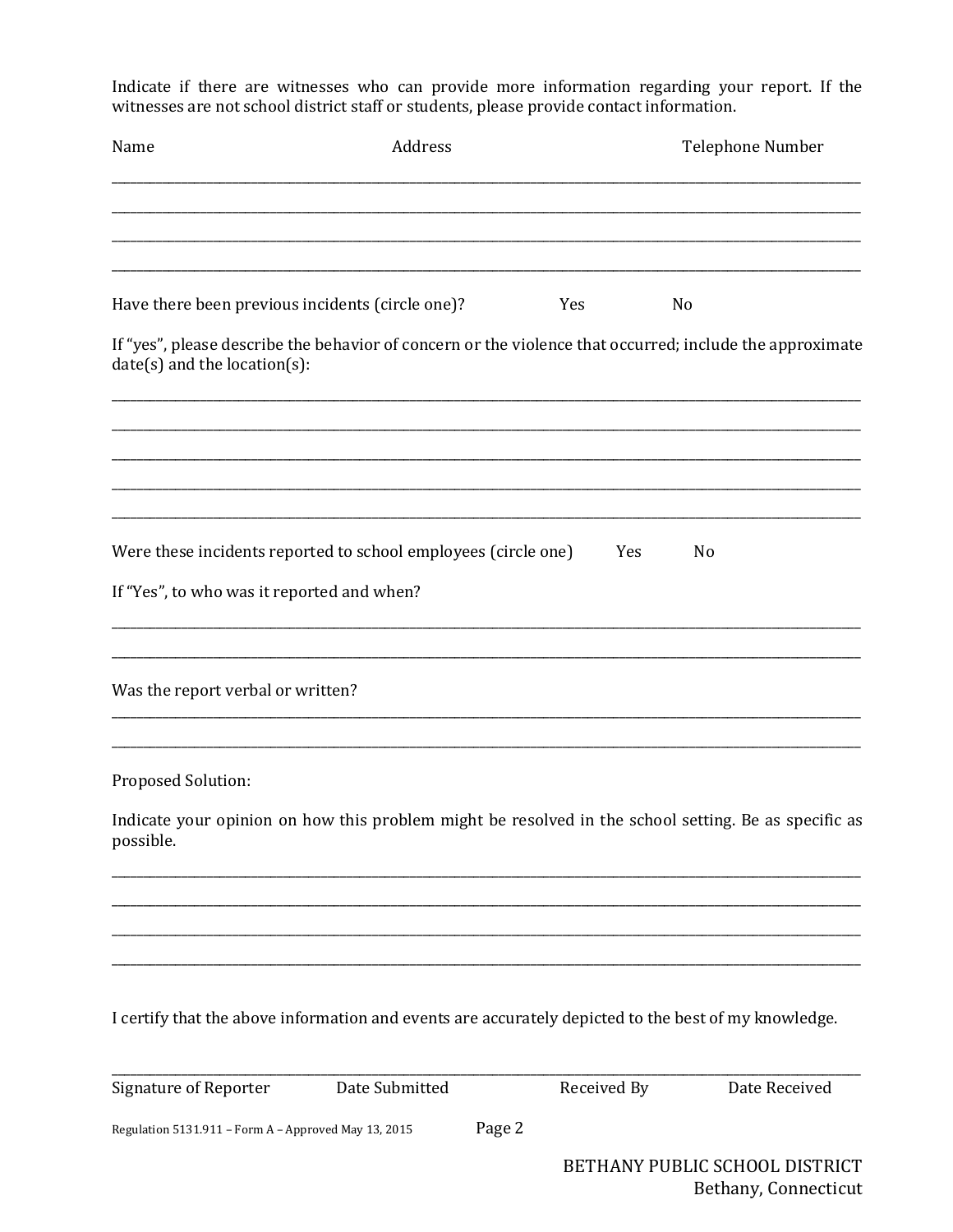## **Internal Investigation Notes for Reports of Bullying Behaviors**

| For Staff Use Only:                                                                                                                                               |
|-------------------------------------------------------------------------------------------------------------------------------------------------------------------|
| Has the student reporter requested anonymity?<br>Yes<br>No                                                                                                        |
| Does the school have parent/guardian consent to disclose that a complaint as to this student has been<br>filed in connection with the investigation?<br>Yes<br>No |
| Administrative Investigation Notes (use a separate sheet if necessary):                                                                                           |
|                                                                                                                                                                   |
|                                                                                                                                                                   |
|                                                                                                                                                                   |
|                                                                                                                                                                   |
|                                                                                                                                                                   |
|                                                                                                                                                                   |
| <b>Bullying Verified?</b><br>Yes<br>N <sub>o</sub>                                                                                                                |
| Remedial Action(s) Taken:                                                                                                                                         |
|                                                                                                                                                                   |
|                                                                                                                                                                   |
|                                                                                                                                                                   |
|                                                                                                                                                                   |
|                                                                                                                                                                   |

(Attach bullying complaint and witness statements. If bullying is verified, attach 1) notification to parents/guardians of students involved that includes a description of the school's response to the acts of bullying, the results of the investigation, and via e-mail if email addresses are known, a statement that the parents/guardians may refer to the plain language explanation of rights and remedies under Connecticut General Statutes Sections 10-4a and 10-4b once such explanation has been provided to the District by the Connecticut Social and Emotional Learning and School Climate Advisory Collaborative and published on the District's website; 2) invitations to parent/guardian meetings; and 3) records of parent meetings).

Regulation 5131.911 - Form B - Approved May 13, 2015, Revised October 1, 2021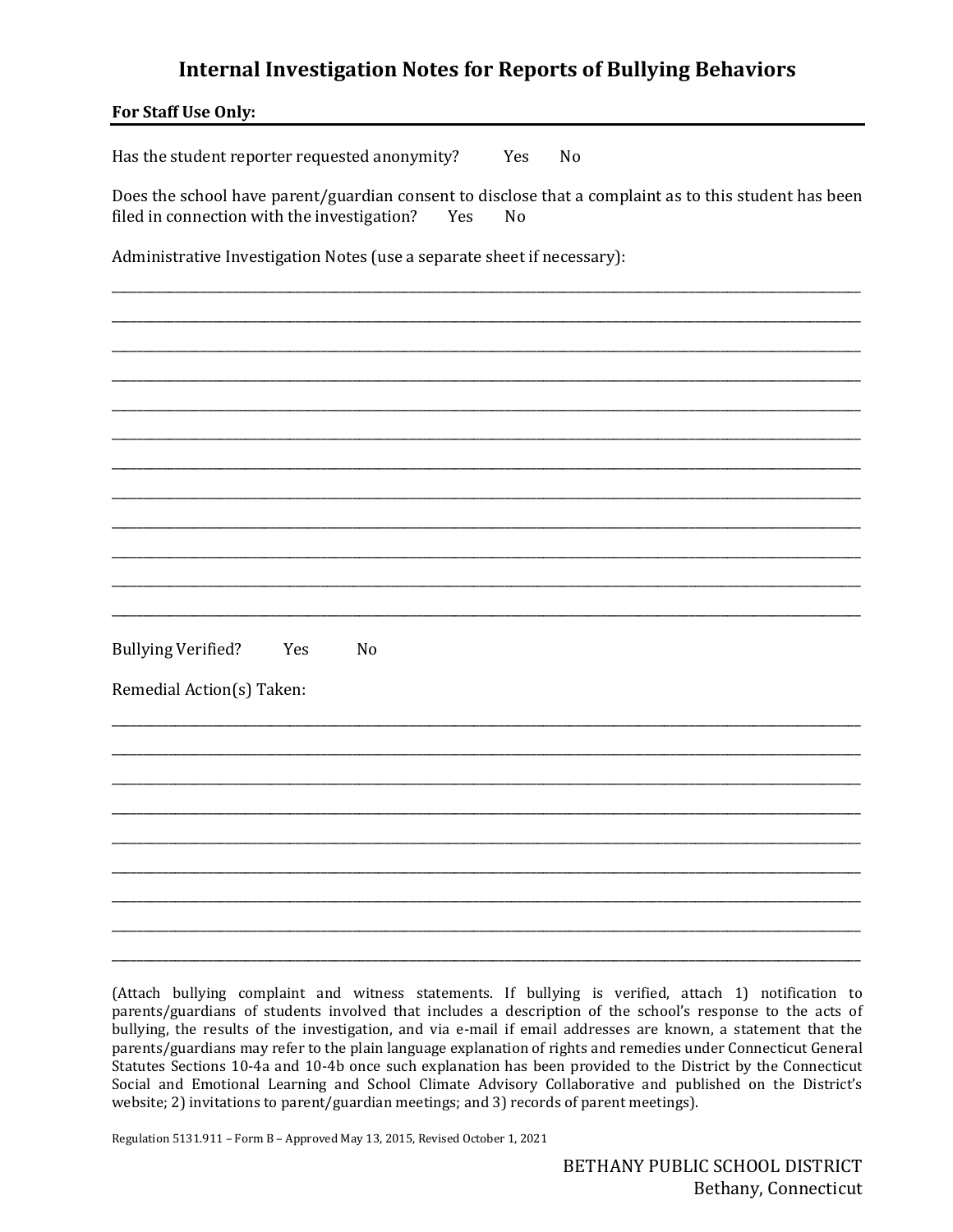# **Report of Bullying Form/Investigation Summary**

| For Staff Use Only:                                                   |
|-----------------------------------------------------------------------|
|                                                                       |
| Reporter Information:                                                 |
| Anonymous student report ___                                          |
| <b>Staff Member report</b>                                            |
| Parent/Guardian report                                                |
| Student report                                                        |
|                                                                       |
|                                                                       |
|                                                                       |
|                                                                       |
|                                                                       |
| $Location(s)$ :<br>Time:                                              |
|                                                                       |
|                                                                       |
| Administrative Investigation Notes (use separate sheet if necessary): |
|                                                                       |
|                                                                       |
|                                                                       |
|                                                                       |
|                                                                       |
|                                                                       |
|                                                                       |
|                                                                       |
|                                                                       |
| Page 1                                                                |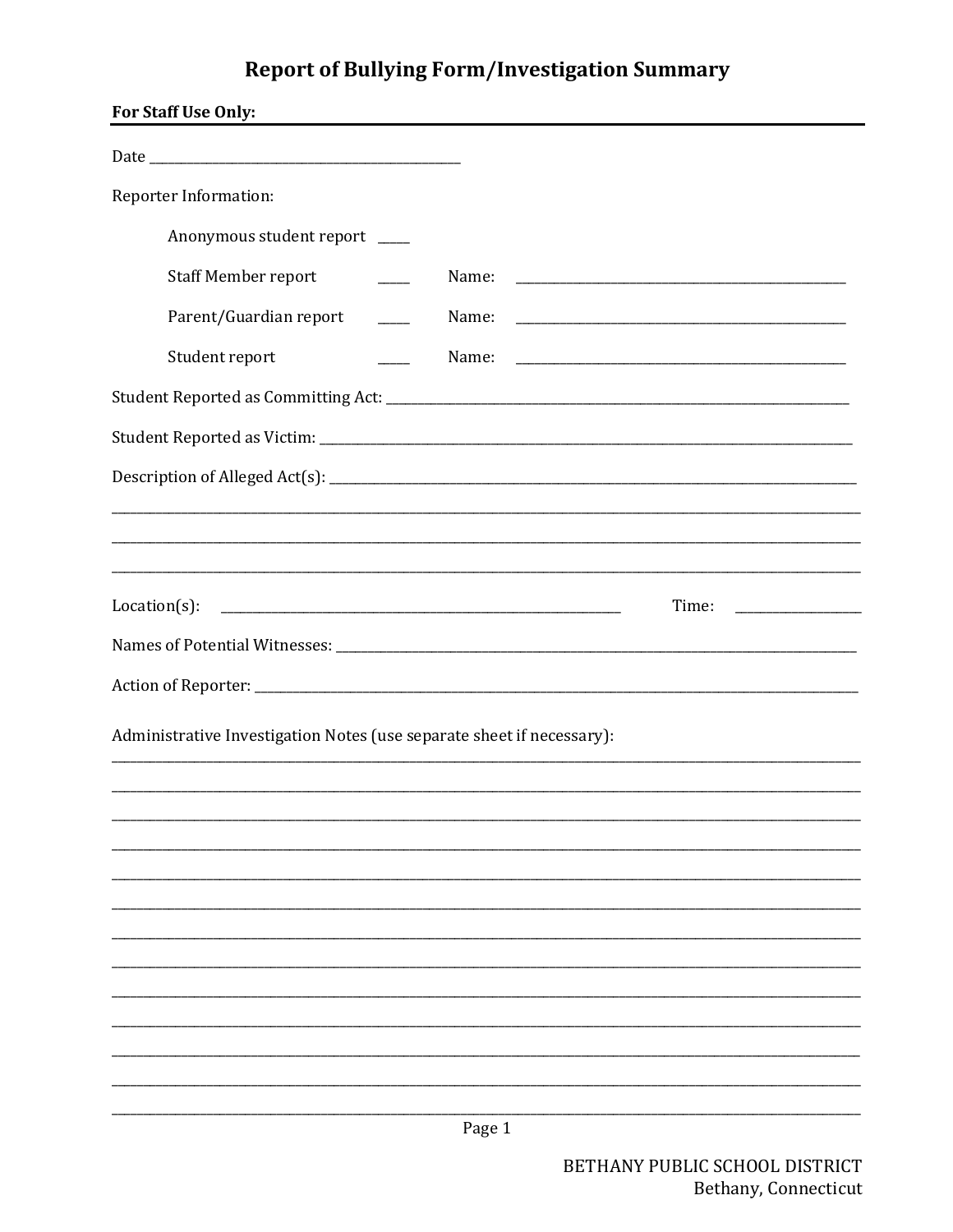| Remedial Action(s) Taken:                                                                                                                                                         |            |
|-----------------------------------------------------------------------------------------------------------------------------------------------------------------------------------|------------|
|                                                                                                                                                                                   |            |
|                                                                                                                                                                                   |            |
|                                                                                                                                                                                   |            |
|                                                                                                                                                                                   |            |
|                                                                                                                                                                                   |            |
|                                                                                                                                                                                   |            |
|                                                                                                                                                                                   |            |
|                                                                                                                                                                                   |            |
|                                                                                                                                                                                   |            |
|                                                                                                                                                                                   |            |
|                                                                                                                                                                                   |            |
|                                                                                                                                                                                   |            |
|                                                                                                                                                                                   |            |
|                                                                                                                                                                                   |            |
|                                                                                                                                                                                   |            |
|                                                                                                                                                                                   |            |
|                                                                                                                                                                                   |            |
|                                                                                                                                                                                   |            |
|                                                                                                                                                                                   |            |
|                                                                                                                                                                                   | Date Sent: |
|                                                                                                                                                                                   |            |
|                                                                                                                                                                                   |            |
|                                                                                                                                                                                   |            |
|                                                                                                                                                                                   |            |
| If Bullying Verified, Has Notification Been Made to Parents of Students Involved?<br>If Bullying Verified, Have Invitation to Meetings Been Sent to Parents of Students Involved? |            |

(Attach bullying complaint and witness statements. If bullying is verified, attach notification to parents of students involved, invitations to parent meetings, and records of parent meetings).

Page 2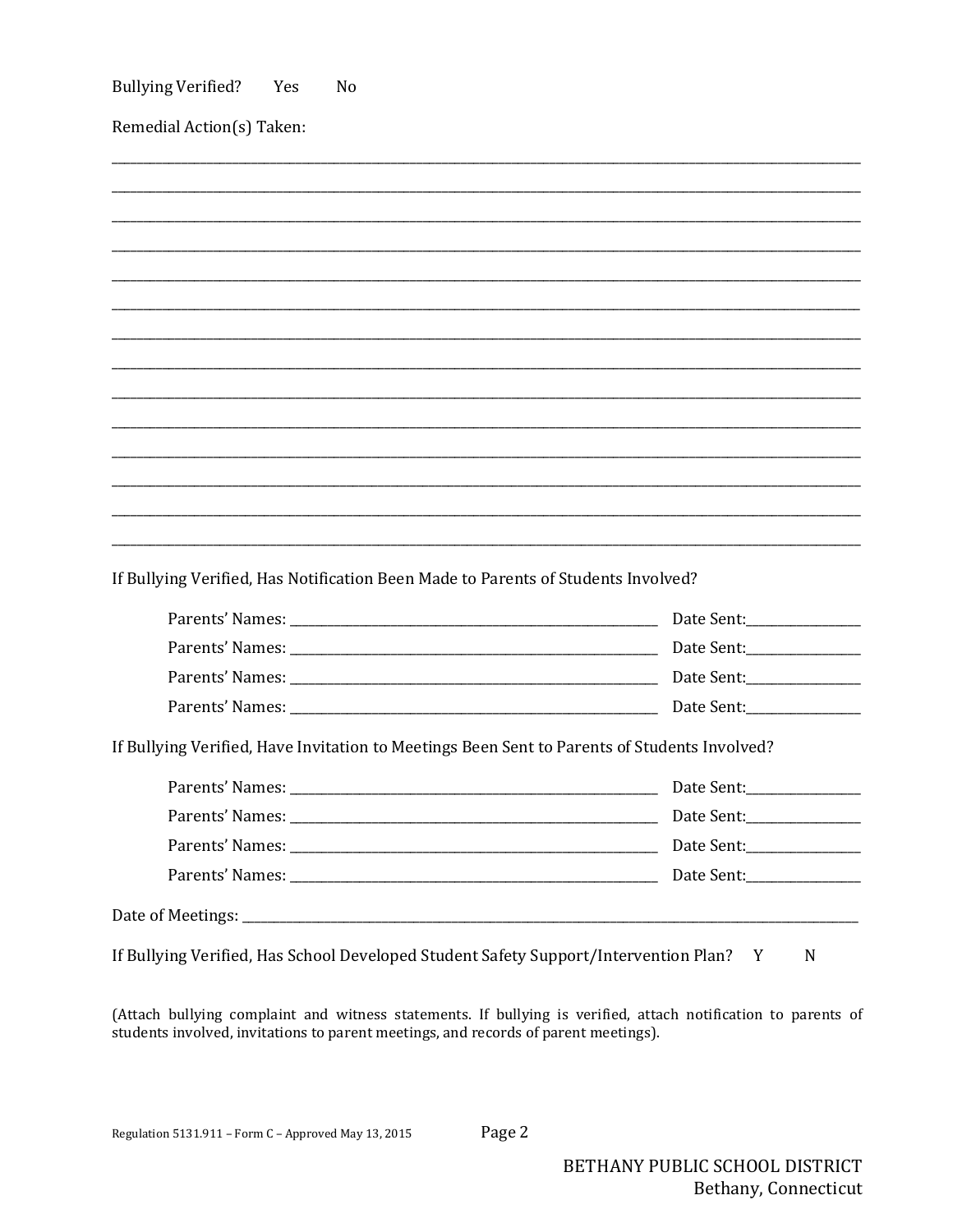## **Report of Bullying/Consent to Release Student Information**

Date: \_\_\_\_\_\_\_\_\_\_\_\_\_\_\_\_\_\_\_\_\_\_\_\_\_\_\_\_\_\_\_\_\_\_\_\_\_\_\_\_\_\_\_\_\_\_\_\_\_\_

Name of Student: \_\_\_\_\_\_\_\_\_\_\_\_\_\_\_\_\_\_\_\_\_\_\_\_\_\_\_\_\_\_\_\_\_\_\_\_\_\_\_\_\_\_\_\_\_\_\_\_\_\_\_\_\_\_\_\_\_\_\_\_\_\_\_\_\_\_\_\_\_\_\_\_\_\_\_\_\_\_\_\_\_\_\_\_\_

Dear Parent/Guardian:

A report of bullying has been made on behalf of your child alleging that the individual has been the victim of bullying. In order to facilitate a prompt and thorough investigation of the report, the Bethany Public School District may wish to disclose the fact that this complaint has been filed in connection with the investigation.

### **(Please check one):**

- \_\_\_\_\_\_\_ I hereby give permission for the Bethany Public School District to disclose the fact that a complaint concerning my child has been filed as part of its investigation of that complaint.
- I do **NOT** give permission for the Bethany Public School District to disclose the fact that a complaint concerning my child has been filed as part of its investigation of that complaint.

Printed Parent/Guardian Name

Signature of Parent/Guardian

Date

Regulation 5131.911 – Form D – Approved May 13, 2015